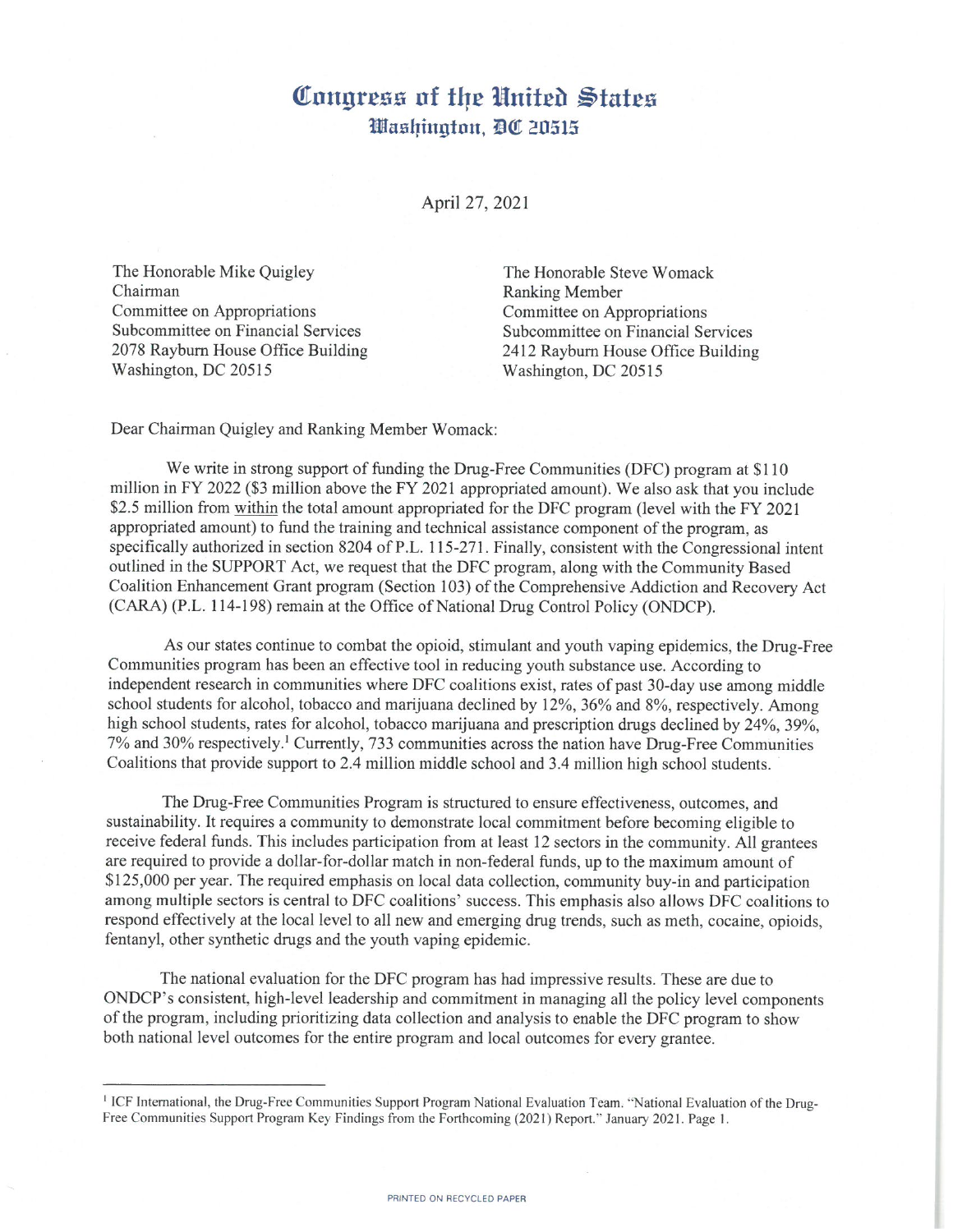Moving the DFC and CARA section 103 enhancement grant programs out of ONDCP and into the Centers for Disease Control (CDC) would have a negative impact on the program's administration. Specifically, this move into the CDC would undermine several legal requirements of the program that ensure both its cost effectiveness and direct relationship between the federal and community levels. Furthermore, moving this critical program out of ONDCP's jurisdiction would severely impact the program's effectiveness by limiting its essential partners and strategies and force the program to compete with other non-drug prevention priorities for funding.

We urge you to fund the Drug-Free Communities program in FY 2022 at \$110 million and leave the program intact and fully funded in ONDCP. This will ensure the maximum number of communities are equipped to effectively reduce all types of youth substance use and have the evaluation results to prove it.

Sincerely,

ann Mitane furta

Ann McLane Kuster Bill Johnson

Bill Johnson

Member of Congress Member of Congress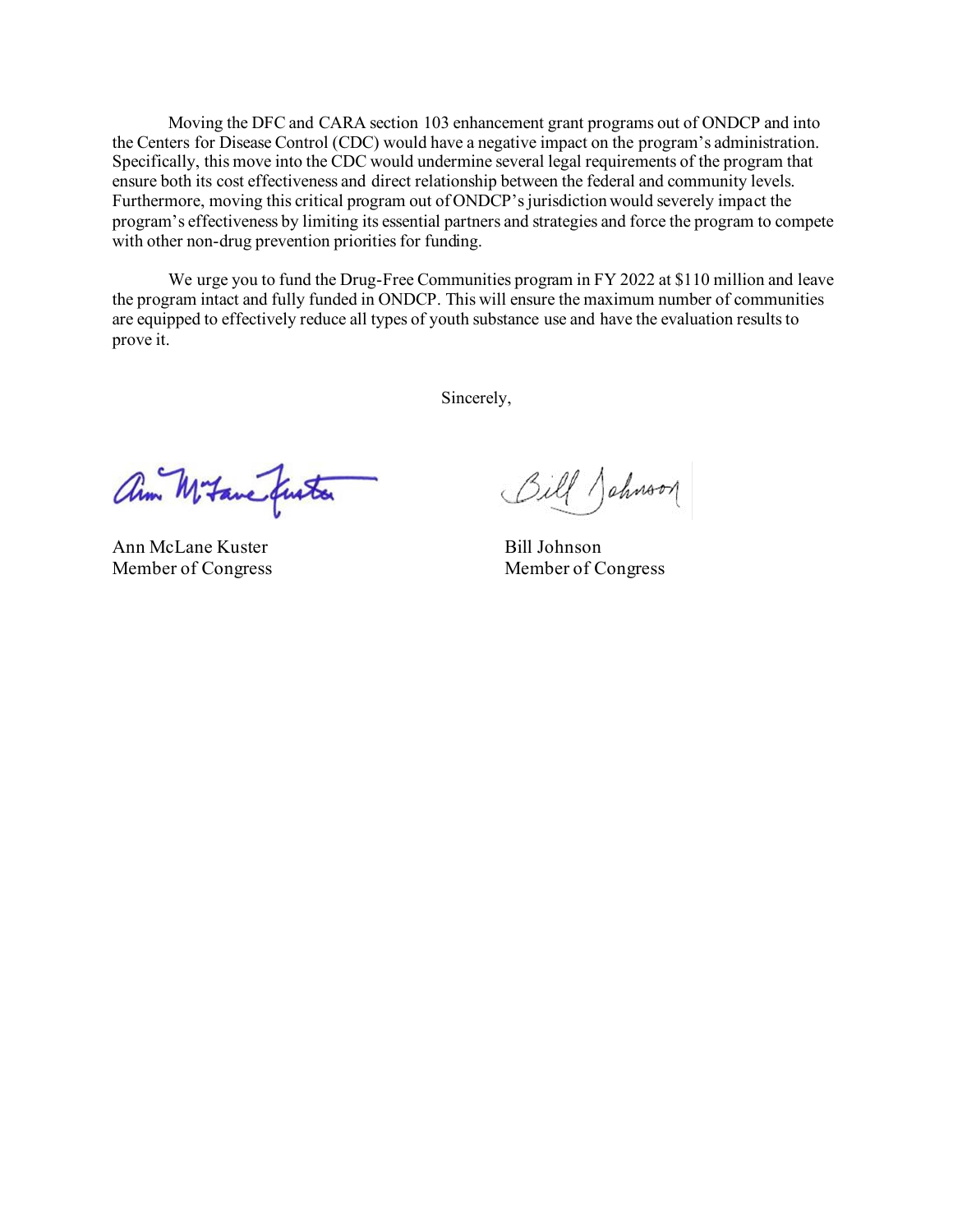## **Additional Signatories:**

 $\sqrt{s}$ Hakeem Jeffries Member of Congress  $/s/$ John Joyce, M.D. Member of Congress

Antonio Delgado Member of Congress

Member of Congress

Member of Congress

Teresa Leger Fernández Member of Congress

Bill Foster

Steve Cohen

 $\sqrt{s}/\sqrt{s}$ /s/ Elise M. Stefanik Member of Congress

 $\sqrt{s}/\sqrt{s}$ /s/ Chris Pappas Member of Congress

 $\sqrt{s}/\sqrt{s}$ /s/ Paul Tonko Member of Congress

 $\sqrt{s}/\sqrt{s}$ /s/ David B. McKinley P.E. Member of Congress

 $\sqrt{s}/\sqrt{s}$ /s/ Mary Gay Scanlon Member of Congress

Mark DeSaulnier Member of Congress

 $\sqrt{s}}/s$  /s/ Lisa Blunt Rochester Member of Congress

Val B. Demings Member of Congress

 $\sqrt{s}}/s$  /s/ Jenniffer González-Colón Member of Congress

Stacey E. Plaskett Member of Congress

 $\sqrt{s}}/s$  /s/ Mondaire Jones Member of Congress

Seth Moulton Member of Congress  $\sqrt{s}$ Ted Deutch Member of Congress

Andy Levin Member of Congress

Sean Patrick Maloney Member of Congress

Karen Bass Member of Congress

Eddie Bernice Johnson Member of Congress

David N. Cicilline Member of Congress

Velázquez Member of Congress

Don Young Member of Congress

Jahana Hayes Member of Congress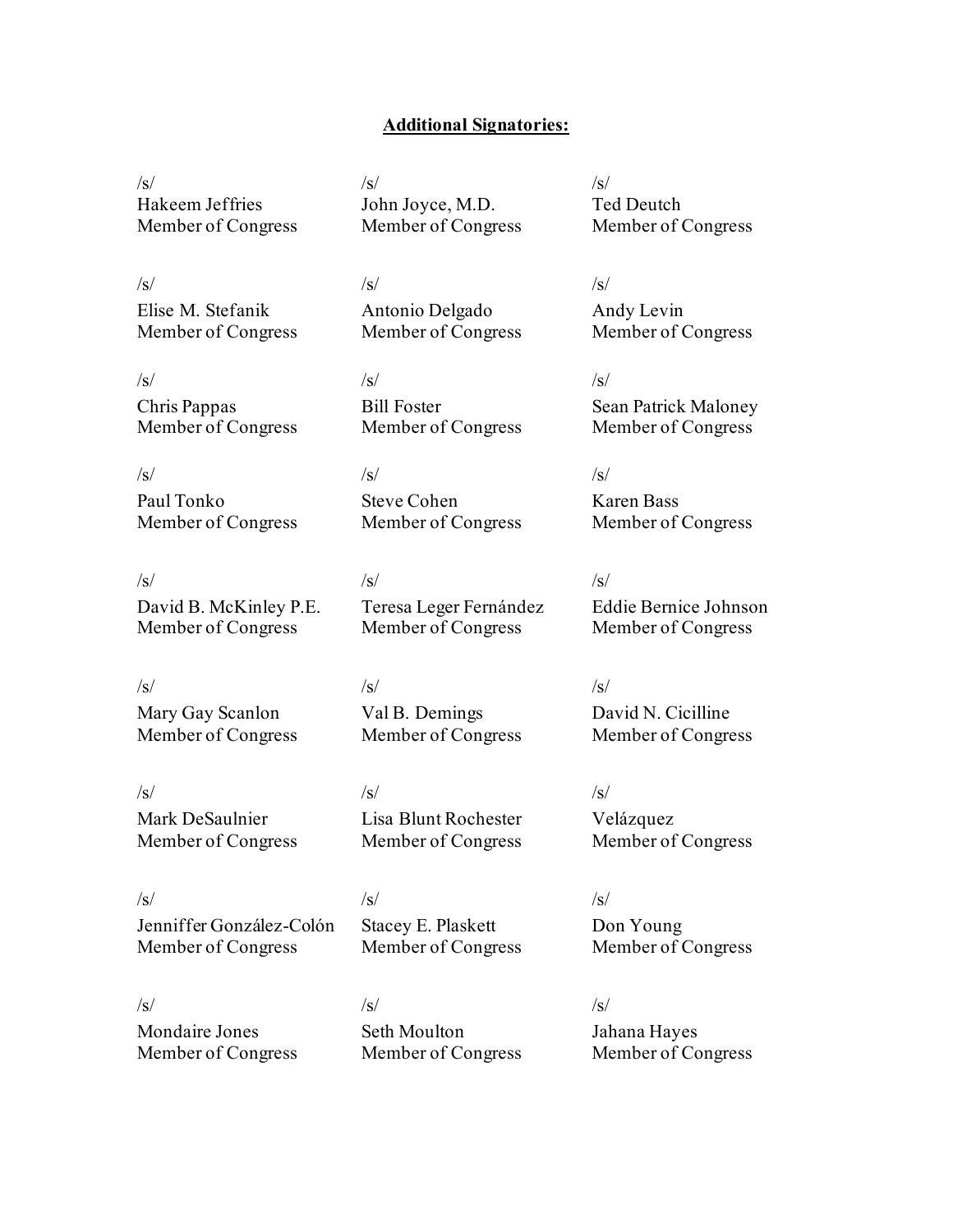Madeleine Dean Member of Congress

 $\sqrt{s}/\sqrt{s}$ /s/ Adam Smith Member of Congress

Carolyn Bourdeaux Member of Congress

James P. McGovern Member of Congress

 $\sqrt{s}}/s$  /s/ Joyce Beatty Member of Congress

 $\sqrt{s}}/s$  /s/ Alex X. Mooney Member of Congress

Peter A. DeFazio Member of Congress

Member of Congress

Aumua Amata Coleman

Member of Congress

Tom O'Halleran Member of Congress

Bobby L. Rush

Radewagen

 $/s/$ 

 $\sqrt{s}}/s$  /s/ Brian Fitzpatrick Member of Congress

/s/ Alexandria Ocasio-Cortez Member of Congress

 $\sqrt{s}/\sqrt{s}$ /s/ John Katko Member of Congress

 $\sqrt{s}/\sqrt{s}$ /s/ Rodney Davis Member of Congress

Jared Golden Member of Congress

 $\sqrt{s}/\sqrt{s}$ /s/ Don Bacon Member of Congress

Andrew R. Garbarino Member of Congress

 $\sqrt{s}/\sqrt{s}$ /s/ Chellie Pingree Member of Congress

Joseph D. Morelle Member of Congress  $\sqrt{s}$ / $\sqrt{s}$ / $\sqrt{s}$ / $\sqrt{s}$ / $\sqrt{s}$ / $\sqrt{s}$ / $\sqrt{s}$ / $\sqrt{s}$ / $\sqrt{s}$ / $\sqrt{s}$ / $\sqrt{s}$ / $\sqrt{s}$ / $\sqrt{s}$ / $\sqrt{s}$ / $\sqrt{s}$ / $\sqrt{s}$ / $\sqrt{s}$ / $\sqrt{s}$ / $\sqrt{s}$ / $\sqrt{s}$ / $\sqrt{s}$ / $\sqrt{s}$ / $\sqrt{s}$ / $\sqrt{s}$ / $\sqrt{s}$ / $\sqrt{s}$ / $\sqrt{s}$ / $\sqrt{s}$ / $\sqrt{s}$ / $\sqrt{s}$ / $\sqrt{s}$ / $\sqrt{s$ 

Thomas R. Suozzi Member of Congress

Chris Jacobs Member of Congress

Cliff Bentz Member of Congress

 $\sqrt{s}$ Ted Budd Member of Congress

John B. Larson Member of Congress

Joe Courtney Member of Congress

Julia Brownley Member of Congress

Darren Soto Member of Congress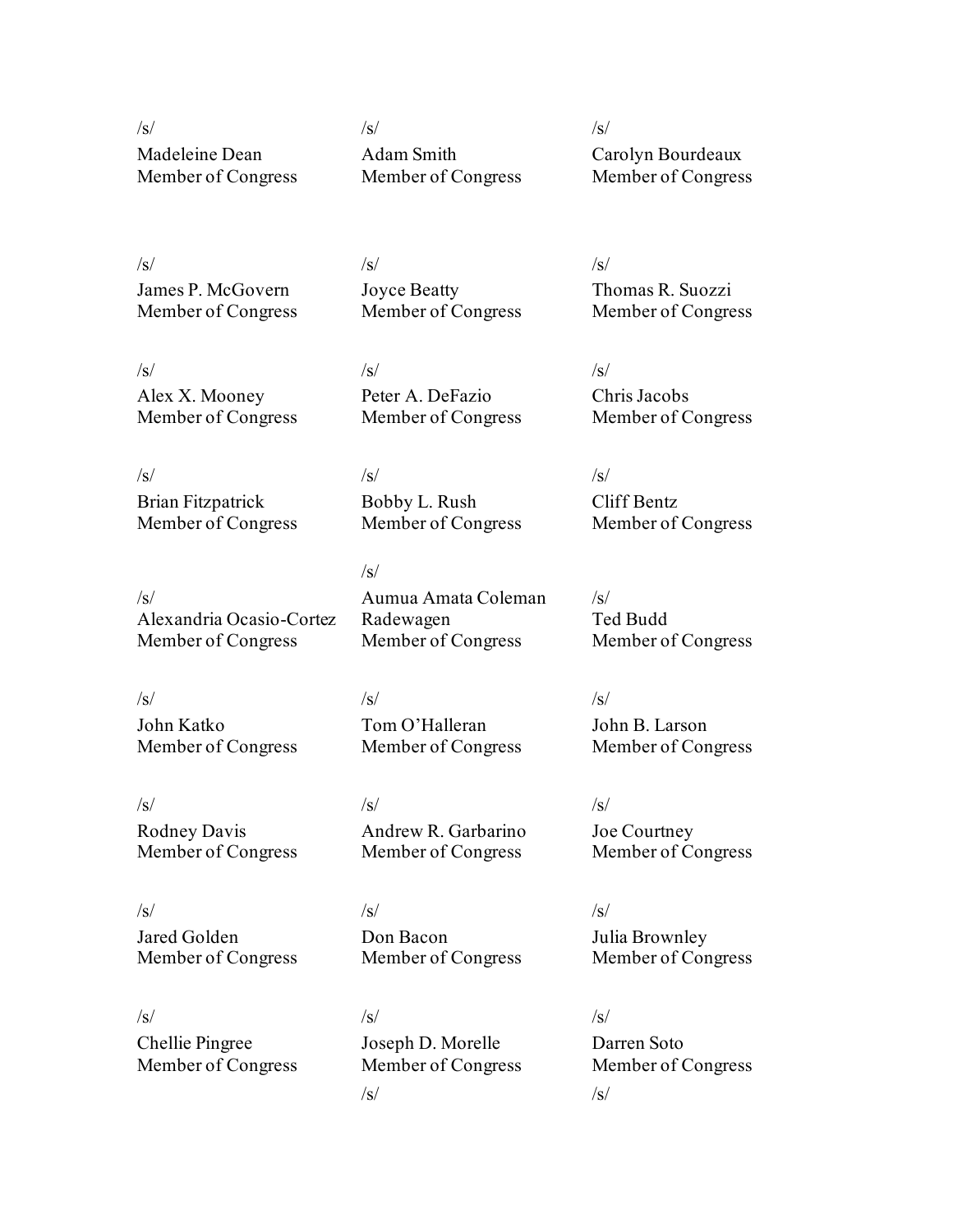$\sqrt{s}$ Stephen F. Lynch Member of Congress

James P. McGovern Member of Congress Jerry McNerney Member of Congress

 $\sqrt{s}/\sqrt{s}$ /s/ Donald Norcross Member of Congress

 $\sqrt{s}/\sqrt{s}$ /s/ Juan Vargas Member of Congress

Debbie Dingell

Elissa Slotkin

Member of Congress

 $\sqrt{s}/\sqrt{s}$ /s/ Jackie Speier Member of Congress

Christopher H. Smith Member of Congress

 $\sqrt{s}/\sqrt{s}$ /s/ Danny K. Davis Member of Congress

David Rouzer

Member of Congress

 $\sqrt{s}/\sqrt{s}$ /s/ Peter Welch Member of Congress

Claudia Tenney Member of Congress

Member of Congress

 $\sqrt{s}/\sqrt{s}$ /s/ Mike Levin Member of Congress

Sheila Jackson Lee Member of Congress

 $\sqrt{s}/\sqrt{s}$ /s/ Abigail D. Spanberger Member of Congress

Member of Congress

Eleanor Holmes Norton Member of Congress

Bill Pascrell, Jr. Member of Congress

Henry C. "Hank" Johnson, Jr. Member of Congress

A. Donald McEachin Member of Congress

André Carson Member of Congress

Brian Higgins Member of Congress

Mike Thompson Member of Congress

Gerald E. Connolly Member of Congress

Jake Auchincloss Member of Congress

Ron Kind

 $\sqrt{s}/\sqrt{s}$ /s/

Robin L. Kelly Member of Congress